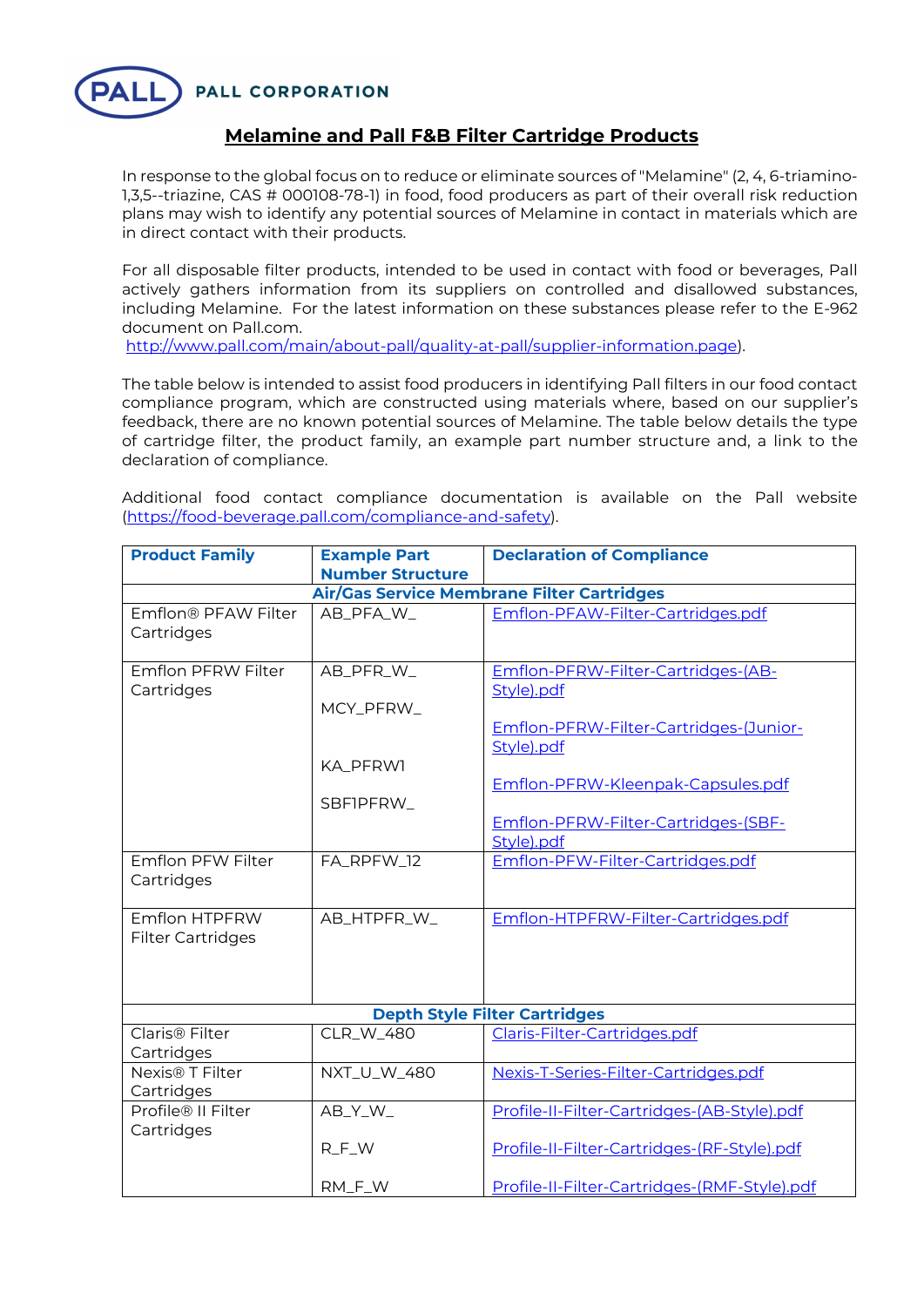| <b>Product Family</b>                                            | <b>Example Part</b><br><b>Number Structure</b>                  | <b>Declaration of Compliance</b>                                         |  |  |
|------------------------------------------------------------------|-----------------------------------------------------------------|--------------------------------------------------------------------------|--|--|
| <b>Large Diameter Filter Cartridges</b>                          |                                                                 |                                                                          |  |  |
| Profile Coreless Filter<br>Elements                              | E60_Y_W                                                         | Profile-Coreless-Filter-Elements.pdf                                     |  |  |
| Ultipleat® High Flow<br><b>Filter Elements</b>                   | HFU6_CAS010JUW                                                  | Ultipleat-High-Flow-Filter-Elements-(CAS-<br>Series).pdf                 |  |  |
|                                                                  | HFU6_UY_JUW                                                     | Ultipleat-High-Flow-Filter-Elements-(UY-<br>Series).pdf                  |  |  |
| <b>Liquid Service Membrane Filter Cartridges</b>                 |                                                                 |                                                                          |  |  |
| Pall® BB Final Beer<br><b>Filter Cartridges</b>                  | AB_BB_WH32                                                      | BB-Final-Beer-Filter-Cartridges.pdf                                      |  |  |
| Fluorodyne® II Filter<br>Cartridges                              | AB_FSD_W_                                                       | Fluorodyne-II-Filter-Cartridges-(AB-Style).pdf                           |  |  |
|                                                                  | MCY4463FSDWH4                                                   | Fluorodyne-II-Filter-Cartridges-(Junior-<br>Stye).pdf                    |  |  |
|                                                                  | AB_JSD7WH4                                                      | Fluorodyne-II-Filter-Cartridges-(JSDW).pdf                               |  |  |
| Fuente Colloids Filter<br>Cartridges                             | AB_FSC_WS                                                       | Fuente-Colloid-Removal-Filter-Cartridges-<br>(AB-Style).pdf              |  |  |
| Fuente II Filter<br>Cartridges                                   | AB_FFN_W_                                                       | Fuente_II_Filter_Cartridges_(AB_Style).pdf                               |  |  |
| Imperium™ Filter<br>Cartridges                                   | IMPCMSBDWH4                                                     | Imperium-Microbial-Stabilization-Filter-<br>Cartridges.pdf               |  |  |
| <b>MEMBRAcart XL II</b><br><b>Filter Cartridges</b>              | 419A_W_SP                                                       | MEMBRAcart-XL-II-Filter-Cartridges.pdf                                   |  |  |
| Oenopure <sup>™</sup> Filter<br>Cartridges                       | $AB_G_W$                                                        | Oenopure-Filter-Cartridges.pdf                                           |  |  |
| Oenopure II Filter<br>Cartridges                                 | AB_LK_W_                                                        | Oenopure-II-Filter-Cartridges.pdf                                        |  |  |
| Pasteurizer<br>Replacement Filter<br>Cartridges                  | AB4PAREQ7WH4<br>ABN4PAREM7WH4<br>ABN4PAREV7WH4<br>ABN4PAREY7WH4 | Pasteurizer-Replacement-Filter-<br>Cartridges.pdf                        |  |  |
|                                                                  | AB*PAREQII*W*                                                   | Pasteurizer Replacement Filter Cartridges<br><b>PAREQII Grade</b>        |  |  |
| Supor® Beverage<br><b>Filter Cartridges</b>                      | AB_SBB_W_                                                       | Supor-Beverage-Filter-Cartridges.pdf                                     |  |  |
|                                                                  | AB_SBK_W_                                                       | <b>Supor Beverage Filter Cartridges SBK Grade</b>                        |  |  |
| Ultipor® N66 Filter<br>Cartridges                                | ABN_N_W_                                                        | Ultipor-N66-Filter-Cartridges-(AB-Style-with-<br>Nylon-Hardware).pdf     |  |  |
|                                                                  | AB_N_W_                                                         | Ultipor-N66-Filter-Cartridges-(AB-Style-with-<br>Polyester-Hardware).pdf |  |  |
|                                                                  | MCY_N_WH4                                                       |                                                                          |  |  |
|                                                                  |                                                                 | Ultipor-N66-Filter-Cartridges-(Junior-<br>Style).pdf                     |  |  |
| <b>Pleated Depth Style Filter Cartridges for Air/Gas Service</b> |                                                                 |                                                                          |  |  |
| Disposable Vent Filter<br>Assembly with Profile<br>Star Media    | DVF1A030NW_H4                                                   | Disposable-Vent-Filter-Assembly.pdf                                      |  |  |
| Poly-Fine® II Filter<br>Cartridges                               | PFT_U_W480                                                      | Poly-Fine-II-Filter-Cartridges.pdf                                       |  |  |
| Profile Star Filter<br>Cartridges                                | AB_A_W_                                                         | Profile-Star-Filter-Cartridges-(AB-Style).pdf                            |  |  |